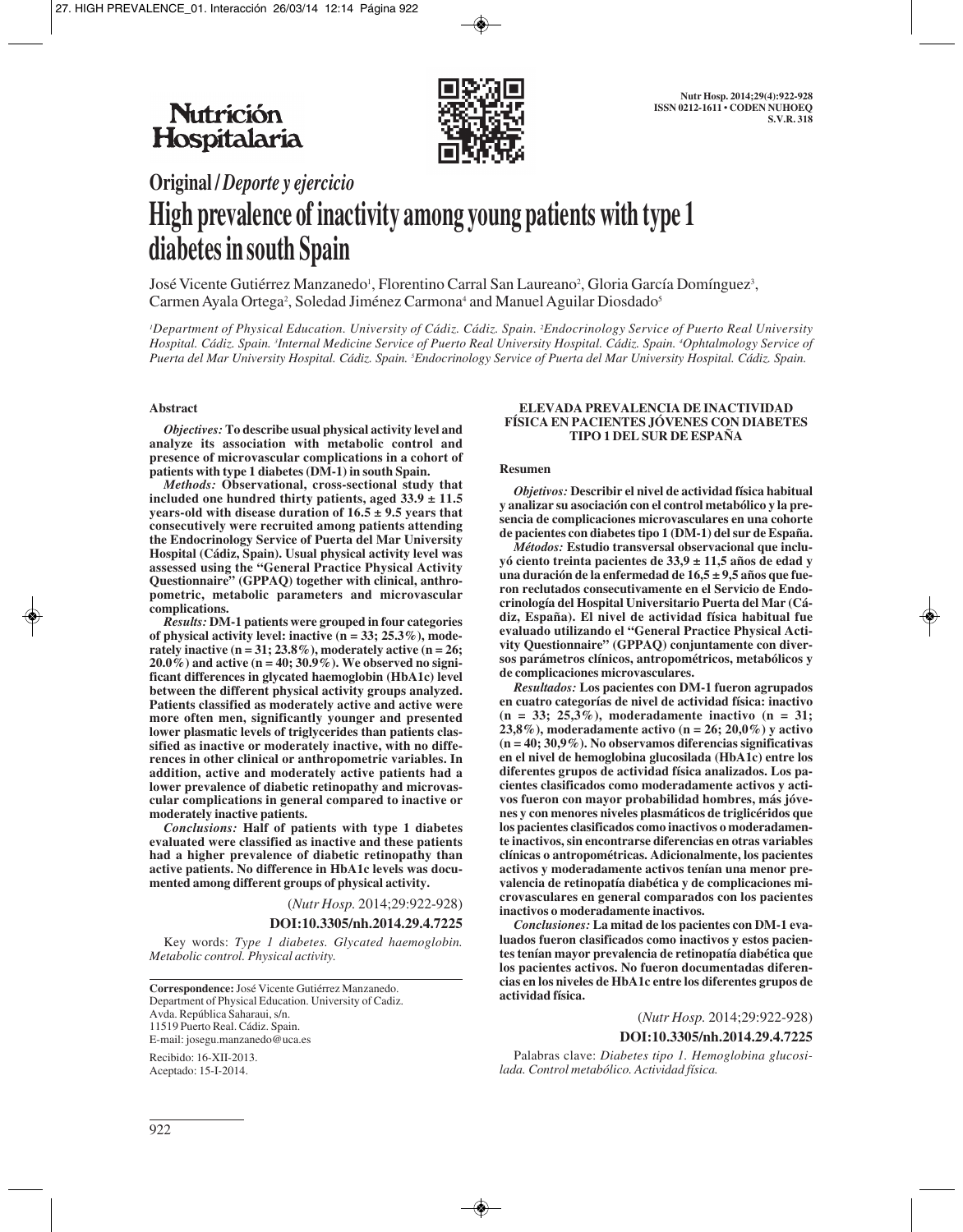# **Abbreviations**

DM-1: Type 1 diabetes. HbA1c: Glycated Haemoglobin. LDLc: LDL cholesterol. HDLc: HDL cholesterol. BMI : Body Mass Index. GPPAQ: General Practice Physical Activity Questionnaire. SD: Standard deviation. Kg: Kilograms.

# **Introduction**

Type 1 diabetes mellitus (DM-1) is a chronic disease characterized by the development of sustained hyperglycaemia due to an absolute or almost absolute deficiency of insulin, mediated by autoimmune destruction of pancreatic beta cells. Although it can occur at any age, it primarily affects children and young people, with an estimated prevalence in Spain of 0.2-0.3%, representing between 10 and 15% of all people with diabetes1 . Glycated haemoglobin (HbA1c) has been shown to be a good indicator of metabolic control, being recommended that patients with DM-1 obtain HbA1c levels below 7% because its demonstrated that intensive therapy –in order to achieve mean HbA1c levels below 7%– reduces the risk of chronic complications (ocular, kidney and cardiovascular complications) in patients with DM- $1^{2-3}$ .

The practice of regular physical activity and the adherence to a balanced diet are cornerstones in the treatment of diabetes mellitus $47$ . In this sense, in a meta-analysis of 24 intervention trials that included 1435 patients with DM-1, physical exercise was associated with an improvement in HbA1c of  $0.33\%$ <sup>5</sup>, while other investigations have documented that sedentary habits, like watching television, are associated with an increase in HbA1c levels in type 1 diabetic patients $8-9$ . Although some studies suggest a favourable effect of physical activity on the development or progression of chronic complications in patients with DM-110-12, there is insufficient information to confirm this statement.

Due to the beneficial effects of physical activity on diabetes mellitus, the American Diabetes Association (ADA) recommend that people with diabetes should be advised to perform at least 150 min/week of moderateintensity aerobic physical activity (50-70% of maximum heart rate)<sup>7</sup>. However, there is only little research that investigates the level of physical activity performed by Spanish patients with DM-1<sup>6,13</sup>, and its association with the degree of metabolic control and presence of microvascular complications (ocular or renal).

# **Research design and methods**

We designed an observational, cross-sectional study to describe the level of regular physical activity and analyze its association with metabolic control and pre sence of microvascular complications in a cohort of patients with DM-1 in the south of Spain. One hundred thirty patients (63 males and 67 females), aged  $33.9 \pm$ 11.5 years-old with disease duration of  $16.5 \pm 9.5$  years were consecutively recruited among the patients attending the Endocrinology Service of Puerta del Mar University Hospital (Cádiz, Spain). The inclusion criteria were: age from 18 to 60 years-old, diagnostic criteria of DM-1 according to the ADA7 , duration of diabetes longer than 12 months and absence of pregnancy. The study protocol was approved by the local ethical committee of the participating center, and the study was carried out according to the Declaration of Helsinki. Written informed consent was obtained from each patient.

Age, sex, level of education, smoking habit, duration of diabetes, insulin dose, number of hypoglycemic episodes in the last month (defined as blood glucose lower than 50 mg/dl), hypertension and presence of metabolic complications were preliminary recorded by analyzing the medical records of all patients. The day of the interview weight, height, BMI and waist circumference were measured. Hypertension was defined as the determination of level of systolic blood pressure above 130 mmHg and/or diastolic blood pressure level above 80 mmHg and/or taking antihypertensive therapy.Then a blood sample for the determination of glucose, glycated haemoglobin (HbA1c), lipid profile (total cholesterol, LDL cholesterol, HDL cholesterol and triglycerides) urea and creatinine, and urine for determination of urinary albumin and creatinine (normal values were considered those lower than 30 mcg/mg of creatinine) were obtained. Renal failure was established by creatinine levels higher than 1.2 mg/dl. Finally, presence of diabetic retinopathy was assessed by fundus study with non-mydriatic fundus camera, being interpreted all the results by the same ophthalmologist.

All selected patients were interviewed using the General Practice Physical Activity Questionnaire (GPPAQ) (table I). This questionnaire was developed in 2004 by the Department of Public Health and Primary Care of the British National Health Service  $(NHS)^{14}$ , based on the short physical activity questionnaire validated and used by the European Prospective Investigation into Cancer and Nutrition in Norfolk (EPIC-Norfolk Prospective The Population Study)15.

The GPPAQ was initially designed for use in primary care doctor's office and to assess usual phy sical activity performed the previous week and its results provided an index of physical activity (Physical Activity Index-PAI-) with four levels: a) Inactive: Sedentary job and no physical exercise or cycling; b) Moderately inactive: Sedentary job and some but < 1 hour physical exercise and/or cycling per week OR Standing job and no physical exercise or cycling; c) Moderately active: Sedentary job and 1-2.9 hours physical exercise and/or cycling per week OR Standing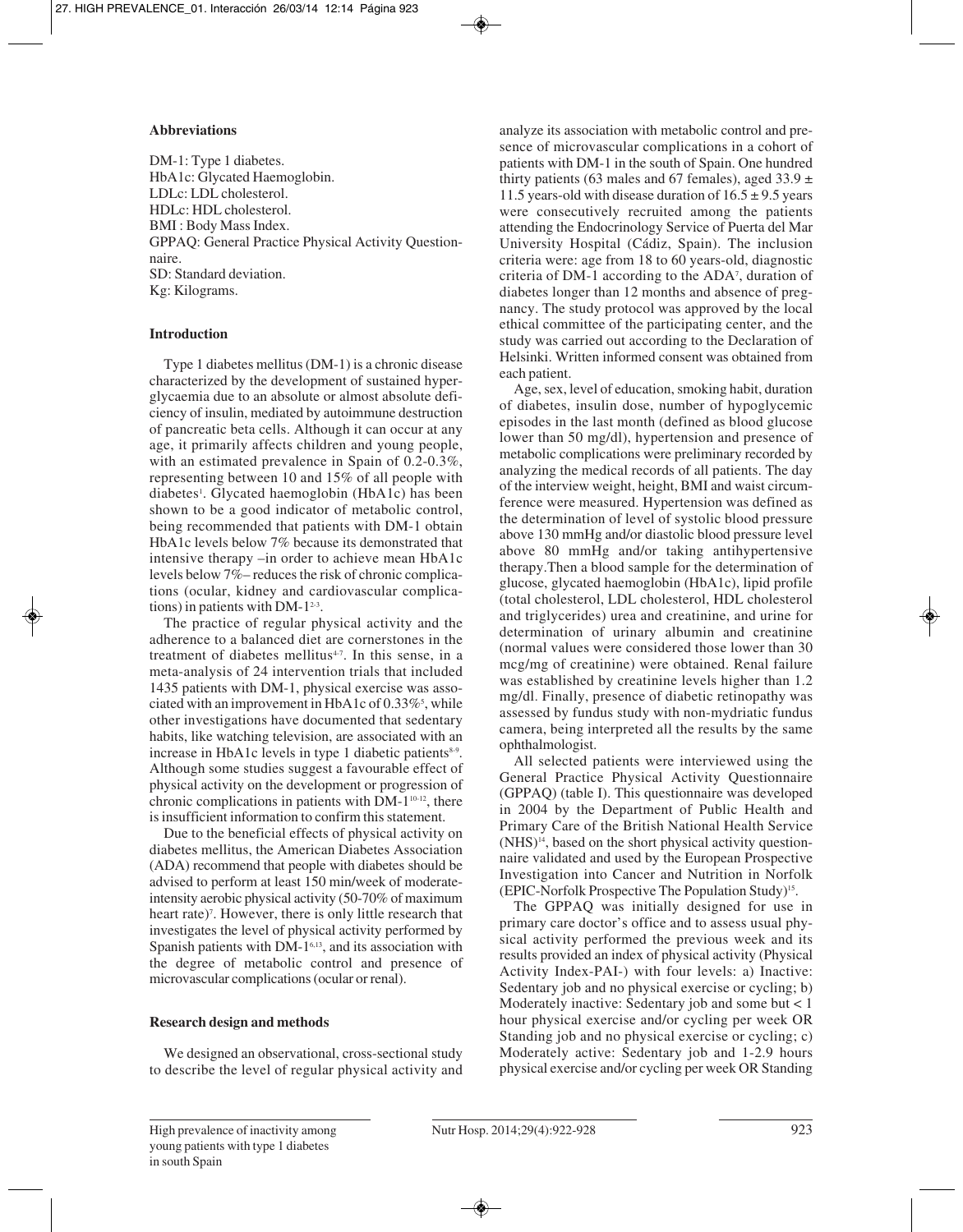**Table I** *General Practice Physical Activity Questionnaire(GPPAQ)*

Please tell us the type and amount of physical activity involved in your work:

|   |                                                                                                                                                                                                              | Mark only 1 box |
|---|--------------------------------------------------------------------------------------------------------------------------------------------------------------------------------------------------------------|-----------------|
| a | I am not in employment (e.g. retired, retired for health reasons, unemployed, full-time<br>carer etc.)                                                                                                       |                 |
| b | I spend most of my time at work sitting (such as in an office)                                                                                                                                               |                 |
| c | I spend most of my time at work standing or walking. However, my work does not require<br>much intense physical effort (e.g. shop assistant, hairdresser, security guard, childminder,<br>$etc.$ )           |                 |
| d | My work involves definite physical effort including handling of heavy objects and use of<br>tools (e.g. plumber, electrician, carpenter, cleaner, hospital nurse, gardener, postal<br>delivery workers etc.) |                 |
| e | My work involves vigorous physical activity including handling of very heavy objects<br>(e.g. scaffolder, construction worker, refuse collector, etc.)                                                       |                 |

During the last week, how many hours did you spend on each of the following activities? Please answer whether you are in employment or not:

|              |                                                                                               | <b>None</b> | Some but<br>less than<br>1 hour | 1 hour but<br>less than<br>3 hour | 3 hours<br>or more |
|--------------|-----------------------------------------------------------------------------------------------|-------------|---------------------------------|-----------------------------------|--------------------|
| a            | Physical exercise such as swimming, jogging, aerobics, football,<br>tennis, gym workout, etc. |             |                                 |                                   |                    |
| b            | Cycling (including cycling to work) and during leisure time.                                  |             |                                 |                                   |                    |
| $\mathbf{c}$ | Walking (including walking to work), shopping, etc.                                           |             |                                 |                                   |                    |
| d            | Housework or childcare.                                                                       |             |                                 |                                   |                    |
| e            | Gardening or DIY.                                                                             |             |                                 |                                   |                    |

How would you describe your usual walking pace?

| Slow pace (i.e. less than 3 mph) | Steady average pace         |  |
|----------------------------------|-----------------------------|--|
| Brisk pace                       | Fast pace (i.e. over 4 mph) |  |

job and some but < 1 hour physical exercise and/or cycling per week OR Physical job and no physical exercise or cycling and d) Active: Sedentary job and ≥3 hours physical exercise and/or cycling per week OR Standing job and 1-2.9 hours physical exercise and/or cycling per week OR Physical job and some but < 1 hour physical exercise and/or cycling per week OR Heavy manual job. This questionnaire combined phy sical activity at work with leisure time in a single index. In this regard, numerous studies have shown that this combination is more consistently associated with

mortality than the single use of any of its components<sup>16</sup>. The process of completing the questionnaire and obtaining the result is approximately two minutes, so that the doctor can ask queries and record the results of each patient.

# *Statistical analysis*

Data was coded, entered and analyzed using 12.0 SPSS version for Windows. The descriptive analysis of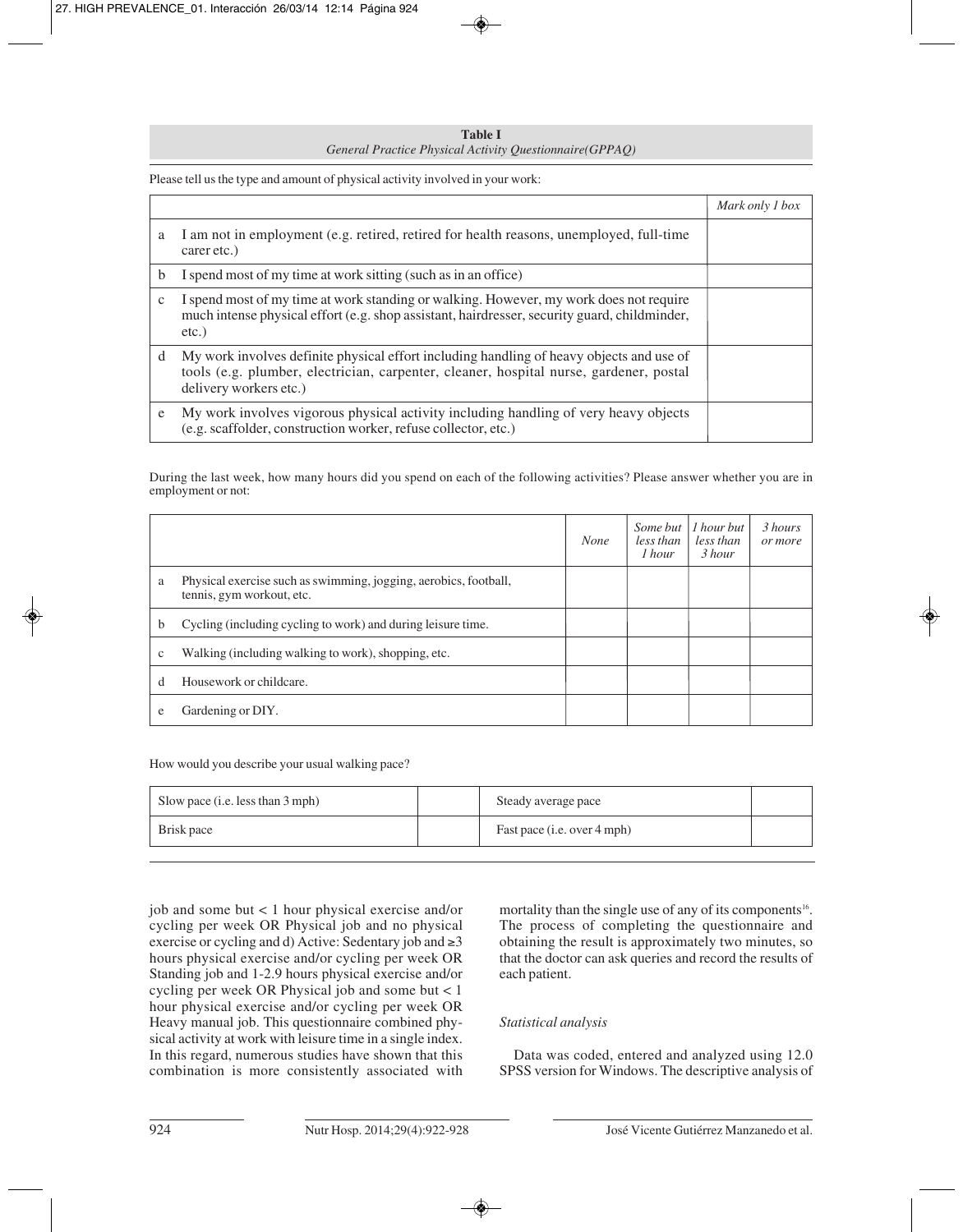qualitative variables was performed by calculating frequencies and percentages, and of quantitative variables the mean, standard deviation (SD), median and range were determined. After verification of the normality assumption in the sample by Kolmogorov-Smirnov test, the following tests were performed: to compare quantitative variables between independent groups, Student's t test (two groups) or ANOVA (more than two groups) and to compare qualitative variables between independent groups, chi-square test and, when indicated, Fisher's exact test. All significant values refer to 2-tailed test, considering the association to be statistically significant if  $p < 0.05$ .

## **Results**

We studied 130 patients with DM-1 who met the inclusion criteria for participation in this study. Table II shows how this is a young population  $(33.9 \pm 11.5$ years average age) with an important mean duration of diabetes (16.5  $\pm$  9.5 years) and a mean BMI within the normal weight  $(24.7 \pm 3.3 \text{ kg/m}^2)$ . All patients had intensive insulin therapy indication, with average requirements of  $0.74 \pm 0.28$  IU insulin/kg body weight/day. The mean level of HbA1c was  $7.8 \pm 1.1\%$ , very similar to the average level of the previous quarter  $(7.6 \pm 1.1\%; \text{ p}$  > 0.05) and only 30% of patients had an HbA1c level  $\leq 7\%$ .

All patients properly completed the General Practice Physical Activity Questionnaire (GPPAQ) referenced to the previous week, being observed that 25.3% of the study population belonged to the "inactive" category, although this data could reach 50% of patients if we consider together patients in the "inactive" and "moderately inactive" group. In contrast, 20.0% of patients were classified as moderately active and 30.9% as active (fig. 1).

Patients classified as moderately active and active were more often men and significantly younger than patients

| <b>Table II</b>                                        |  |  |  |  |  |
|--------------------------------------------------------|--|--|--|--|--|
| Characteristics of patients participating in the study |  |  |  |  |  |
| $(n = 130)$                                            |  |  |  |  |  |

|                                                | Results         |
|------------------------------------------------|-----------------|
| <b>Clinical Characteristics</b>                |                 |
| Mean Age (years)                               | $33.9 \pm 11.5$ |
| Male $(\%)$                                    | 63 (48.5%)      |
| University studies $(\%)$                      | 39 (30.0%)      |
| Mean diabetes evolution (years)                | $16.5 \pm 9.5$  |
| Insulin doses (UI/kg/day)                      | $0.74 \pm 0.28$ |
| Hypoglycaemia in the previous month (number)   | $7.4 \pm 5.8$   |
| <b>Physical examination</b>                    |                 |
| Weight (kg)                                    | $69.7 \pm 12.9$ |
| $BMI$ (kg/m <sup>2</sup> )                     | $24.7 \pm 3.3$  |
| Waist Circunference (cm)                       | $84.3 \pm 11.4$ |
| <b>Comorbidities and Chronic complications</b> |                 |
| Smoking habit (%)                              | 29(22.3%)       |
| Hypertension $(\%)$                            | $18(13.8\%)$    |
| Diabetic Retinopathy $(\%)$                    | 74 (56.9%)      |
| Diabetic Nephropathy (%)                       |                 |
| No nephropathy                                 | $110(85.9\%)$   |
| Albuminuria                                    | 14 (10.9%)      |
| <b>Renal Failure</b>                           | $4(3.2\%)$      |

Results are expressed as mean ± standard deviation;

BMI: Body Mass Index; Kg: Kilograms.

classified as inactive or moderately inactive, with no differences in other clinical or anthropometric variables analyzed. In addition, active and moderately active patients had a lower prevalence of diabetic retinopathy and microvascular complications in general compared to inactive or moderately inactive patients (table III).

Finally, there were not significant differences in HbA1c levels between GPPAQ groups  $(7.6 \pm 1.0\%)$ versus 8.0 ± 1.1% *versus* 7.9 ± 1.1% *versus* 7.7 ± 1.2% in inactive, moderately inactive, moderately active or active patients, respectively; p:0.487) nor in the



*Fig. 1.—GPPAQ Categories in studied patients.*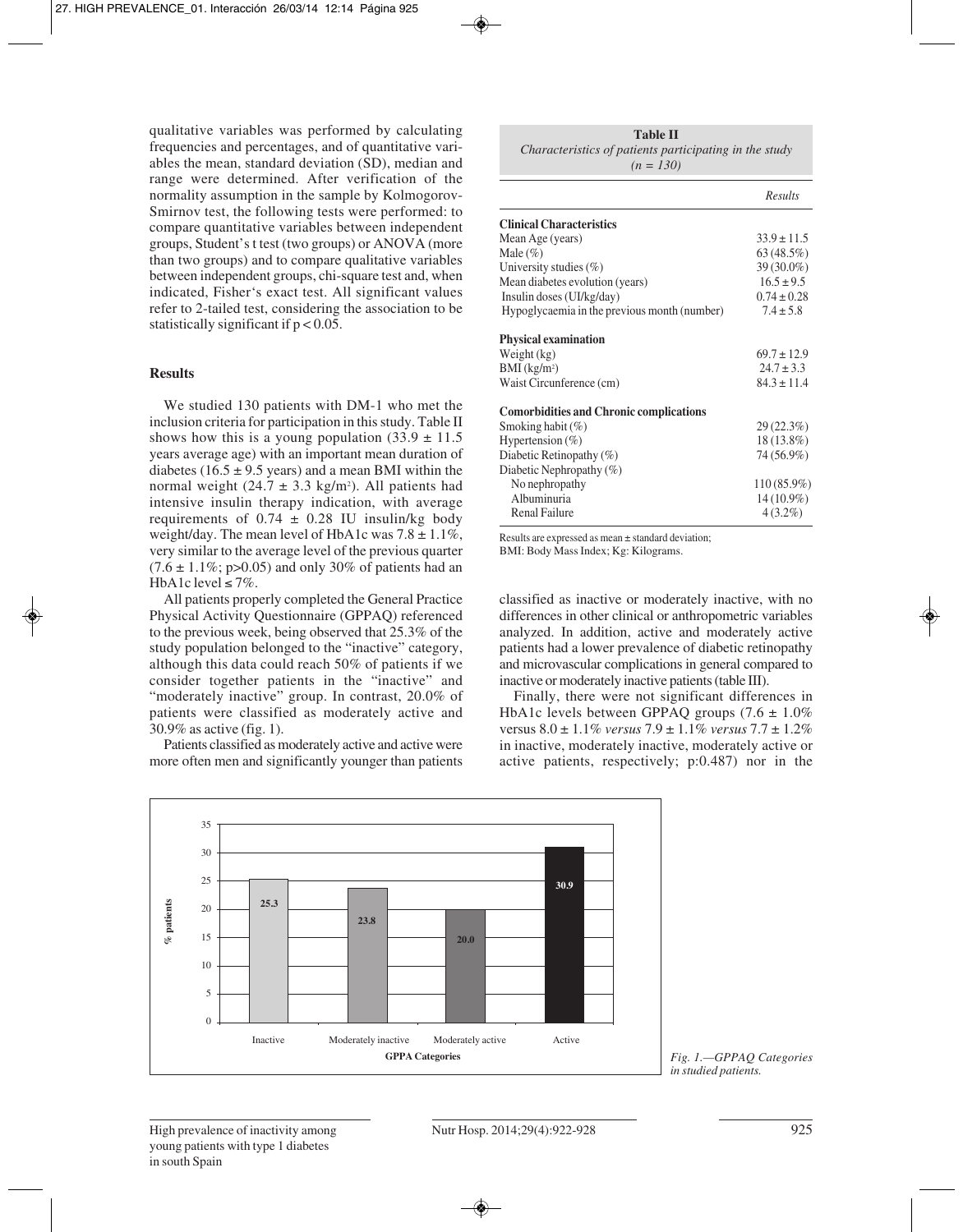| <b>Table III</b><br>Clinical variables in different subgroups of physical activity levels |                               |                                   |                                 |                      |                      |  |
|-------------------------------------------------------------------------------------------|-------------------------------|-----------------------------------|---------------------------------|----------------------|----------------------|--|
| <b>GPPAQ</b> Categories                                                                   | <i>Inactive</i><br>$(n = 33)$ | Moderately<br>inactive $(n = 31)$ | Moderately<br>$active (n = 26)$ | Active<br>$(n = 40)$ | $\boldsymbol{p}$     |  |
| Mean age (years)                                                                          | $37.2 \pm 11.0$               | $35.4 \pm 11.8$                   | $30.2 \pm 11.7$                 | $31.5 \pm 11.6$      | 0.046 <sup>1</sup>   |  |
| Male $(\% )$                                                                              | $16(42.1\%)$                  | $8(25.0\%)$                       | 15(57.7%)                       | $25(62.5\%)$         | $0.010$ <sup>1</sup> |  |
| Universitary studies $(\%)$                                                               | $4(11.1\%)$                   | $3(9.4\%)$                        | $3(11.5\%)$                     | $3(2.3\%)$           | 0.986                |  |
| Diabetes evolution (years)                                                                | $16.8 \pm 8.6$                | $18.1 \pm 9.0$                    | $13.7 \pm 9.9$                  | $16.4 \pm 10.0$      | 0.357                |  |
| Weight (kg)                                                                               | $71.0 \pm 12.9$               | $66.3 \pm 12.7$                   | $67.5 \pm 10.7$                 | $72.1 \pm 13.7$      | 0.188                |  |
| $BMI$ (kg/m <sup>2</sup> )                                                                | $25.7 \pm 3.2$                | $24.5 \pm 3.5$                    | $23.3 \pm 3.0$                  | $24.9 \pm 3.5$       | 0.056                |  |
| Waist Circunference (cm)                                                                  | $87.5 \pm 12.2$               | $82.1 \pm 10.4$                   | $80.8 \pm 10.0$                 | $84.6 \pm 12.2$      | 0.134                |  |
| Insulin (UI/kg/day)                                                                       | $57.9 \pm 24.2$               | $50.5 \pm 20.1$                   | $51.3 \pm 24.6$                 | $49.6 \pm 21.4$      | 0.406                |  |
| Hypoglycemia last month (n)                                                               | $7.0 \pm 5.1$                 | $7.0 \pm 4.5$                     | $8.0 \pm 6.1$                   | $7.5 \pm 7.2$        | 0.875                |  |
| Smoking habit $(\%)$                                                                      | $7(20.6\%)$                   | $8(25.0\%)$                       | $9(34.5\%)$                     | $5(12.5\%)$          | 0.193                |  |
| Hypertension $(\%)$                                                                       | $4(11.1\%)$                   | $5(15.6\%)$                       | $2(7.7\%)$                      | 7(17.5%)             | 0.683                |  |
| Diabetic Retinopathy $(\%)$                                                               | $21(61.8\%)$                  | 23 (71.8%)                        | $9(34.5\%)$                     | 21 (52.5%)           | 0.033 <sup>1</sup>   |  |
| Diabetic Nephropathy $(\%)$                                                               |                               |                                   |                                 |                      |                      |  |
| No nephropathy                                                                            | $26(78.8\%)$                  | $25(80.6\%)$                      | 23(17.7%)                       | $36(90\%)$           |                      |  |
| Albuminuria                                                                               | $6(18.2\%)$                   | $5(16.1\%)$                       | $1(3.3\%)$                      | $2(10.0\%)$          |                      |  |
| Renal failure                                                                             | $1(3.0\%)$                    | $1(3.3\%)$                        | $2(7.7\%)$                      | $0(0.0\%)$           |                      |  |
| Microvascular complications $(\%)$                                                        | $22(64.7\%)$                  | 23 (71.8%)                        | $9(34.5\%)$                     | $21(52.5\%)$         | $0.011$ <sup>1</sup> |  |

Results are expressed as mean ± standard deviation; BMI: Body Mass Index; Kg: Kilograms

**<sup>1</sup>**p < 0.05 compared between moderately active or active patients and others two groups of inactive patients.

percentage of patients with HbA1c ≤ 7% (38.2% *versus* 21.8% *versus* 23.1% *versus* 32.5% in inactive, mode rately inactive, moderately active or active patients, respectively; p:0.652). However, active patients had lower levels of plasma triglycerides compared to other patients groups (103.2 ± 52.2 *versus* 88.0 ± 62.0 *versus*  $92.2 \pm 56.9$  *versus*  $63.4 \pm 20.6$  mg/dl in inactive, moderately inactive, moderately active or active patients, respectively; p: 0.007). Women also had lower plasma triglycerides levels than men (70.7  $\pm$  30.0 versus 97.8  $\pm$  $64.0$ ;  $p < 0.001$ ) with no different between sex in the rest of variables analyzed. No significant differences were observed in the other analytical variables analyzed between physical activity groups (table IV).

# **Discussion**

Regular physical activity is associated with a significant health benefit in general population<sup> $17-19$ </sup>, so the U.S. Department of Health and Human Services recommends adults over 18 years to take at least 150 minutes of moderate aerobic intensity or 75 minutes of vigorous intensity exercise per week, or an equivalent combination of both<sup>20</sup>. Similarly, the ADA<sup>7</sup> recommends people with diabetes to perform at least 150 minutes of moderate-intensity aerobic exercise (50-70% of maximum heart rate) a week. This recommendation is because (in addition to the health benefits in general) in patients with DM-1 physical activity practice is associated with metabolic control improvement<sup>5,21</sup>, better levels of major cardiovascular risk factors<sup>22-27</sup>, sense of well being improvement<sup>21</sup> and with lower incidence of cardiovascular disease and mortality<sup>28</sup>.

While there is sufficient evidence to recommend the incorporation of physical activity to the treatment of type 1 diabetic patients, the type is still not clear, duration and intensity should be recommended individually to each patient. However, it is also documented in children, adolescents and young adults that sedentary

| <b>Table IV</b><br>Analytical variables in different subgroups of physical activity levels |                               |                                   |                                 |                      |                    |  |  |
|--------------------------------------------------------------------------------------------|-------------------------------|-----------------------------------|---------------------------------|----------------------|--------------------|--|--|
| <b>GPPAO</b> Categories                                                                    | <i>Inactive</i><br>$(n = 33)$ | Moderately<br>inactive $(n = 31)$ | Moderately<br>$active (n = 26)$ | Active<br>$(n = 40)$ | $\boldsymbol{p}$   |  |  |
| Glucose                                                                                    | $149.5 \pm 57.4$              | $157.8 \pm 56.4$                  | $176.9 \pm 95.7$                | $150.4 \pm 70.2$     | 0.516              |  |  |
| HbA <sub>1</sub> c                                                                         | $7.6 \pm 1.0$                 | $8.0 \pm 1.1$                     | $7.9 \pm 1.1$                   | $7.7 \pm 1.2$        | 0.487              |  |  |
| Total cholesterol                                                                          | $190.0 \pm 37.8$              | $189.1 \pm 22.5$                  | $195.4 \pm 32.1$                | $175.9 \pm 30.0$     | 0.085              |  |  |
| LDL cholesterol                                                                            | $116.9 \pm 32.1$              | $112.4 \pm 23.2$                  | $121.2 \pm 25.6$                | $107.1 \pm 26.4$     | 0.270              |  |  |
| HDL cholesterol                                                                            | $53.4 \pm 13.4$               | $57.8 \pm 14.3$                   | $59.9 \pm 15.3$                 | $55.4 \pm 12.1$      | 0.368              |  |  |
| Triglycerides                                                                              | $103.2 \pm 52.2$              | $88.0 \pm 62.0$                   | $92.2 \pm 56.9$                 | $63.4 \pm 20.6$      | 0.007 <sup>1</sup> |  |  |

Results are expressed as mean ± standard deviation.

**<sup>1</sup>**p < 0.05 compared between active and others three groups of patients.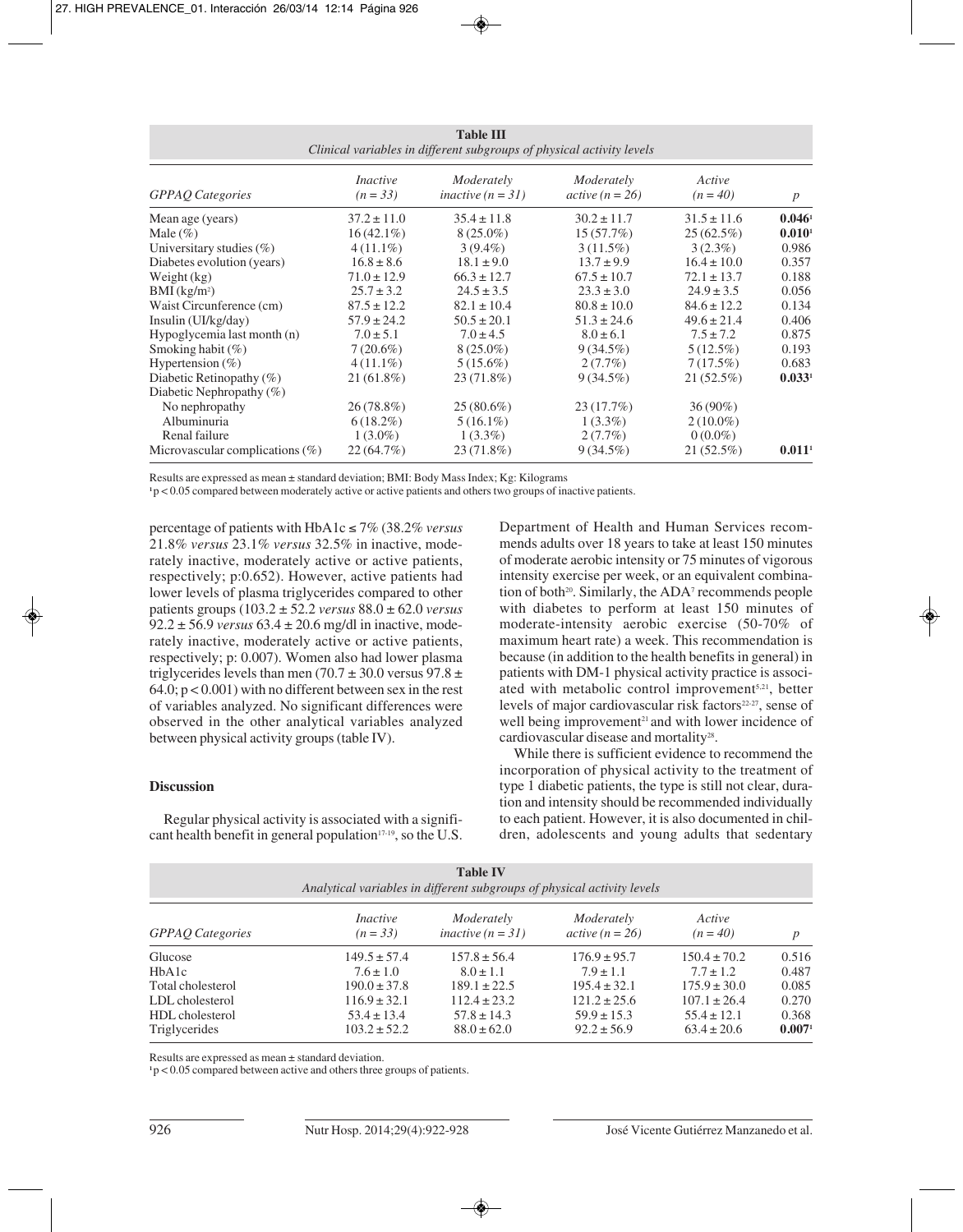behaviour (such as using the computer or watching TV) is associated with poorer metabolic control, expressed in higher levels of HbA1c<sup>8.9</sup>.

In our study we found no differences in HbA1c levels between groups of physical activity categories obtained by GPPAQ, similar to the results reported by other observational studies<sup>29-30</sup>. In this sense, a study published in 2011 that assessed sedentary behaviour habits, self-reported physical activity and socioeconomic status in 296 children, adolescents and young adults with DM-1, found no association between physical activity and HbA1c levels<sup>29</sup>. Similarly, a recent study published in 2012 that assessed physical activity, maximal oxygen consumption and body composition in 75 adults with DM-1 and 75 controls without diabetes, found that physical activity was not associated with HbA1c between adults with DM-1<sup>30</sup>. In contrast, in the FinnDiane Study<sup>26</sup> the authors reported that the practice of self-reported physical activity in leisure time was associated with improved glycemic control (in HbA1c levels) in women but not in men. Similarly, in a large observational study that analyzed the impact of the frequency of regular physical activity (AFR) in selfreported cardiovascular risk factors in 23.251 patients with DM-1 from 209 centers in Germany and Austria, reported than HbA1c levels were lower in patients with a higher frequency of AFR27.

The results of our study also suggest that physical activity may reduce cardiovascular risk in the study population because of its positive impact on the lipid profile. In this way, patients classified as moderately active or active had lower levels of total cholesterol, LDLc and triglycerides and higher HDLc levels than patients classified as inactive or moderately inactive, reaching statistical significance in the lower level of triglycerides in active patients compared to other groups, following the results reported by several studies<sup>26-28</sup>. Thus, Herbst et al communicated that type 1 diabetic patients with more frequency of regular physical activity showed lower levels of total cholesterol, LDLc and triglycerides and higher levels of  $HDLc^{27}$ . Finally, in our study we found that active and moderately active patients showed a lower prevalence of diabetic retinopathy and microvascular complications (ocular or renal) in general compared to patients in the inactive and moderately inactive group. This is consistent with what is shown in other studies that suggest that physical activity produces a favourable effect on the development and progression of chronic complications in patients with DM-1<sup>10-12</sup>.

In conclusion, half of southern spanish patients with DM-1 evaluated in our study were classified as inactive using the General Practice Physical Activity Questionnaire, while only 30% were classified as active. Patients classified as moderately active and active were more often men, significantly younger and presented lower plasmatic triglycerides than patients classified as inactive or moderately inactive. In addition, active and mode rately active patients had a lower prevalence of diabetic

retinopathy and microvascular complications in general compared to inactive or moderately inactive patients.

# **Acknowledgements**

This study was partially supported by a research grant from the Regional Government of Andalusia (Project 0432-2010).

# **References**

- 1. Torres C, López I, Aguilar M. Algoritmo diagnóstico de la diabetes mellitus tipo 1. *Endocrinol Nutr* 2006; 53 (Supl. 2): 1- 3.
- 2. The Diabetes Control and Complications Trial Research Group. The effect of intensive treatment of diabetes on the development and progression of long-term complications in insulin-dependent diabetes mellitus. *N Engl J Med* 1993; 329: 977-86.
- 3. Shankar A, Klein R, Klein BE, Moss SE. Association between glycosylated hemoglobin level and cardiovascular and all-cause mortality in type 1 diabetes. *Am J Epidemiol* 2007; 166: 393-402.
- 4. Boulé NG, Haddad E, Kenny GP, Wells GA, Sigal RJ. Effects of exercise on glycemic control and body mass in type 2 diabetes mellitus: a meta-analysis of controlled clinical trials. *JAMA* 2001; 286: 1218-27.
- 5. Conn VS, Hafdahl AR, Lemaster JW, et al. Meta-analysis of health behavior change interventions in type 1 diabetes. *Am J Health Behav* 2008; 32: 315-29.
- 6. Carral F, Gutiérrez JV, Ayala C, García C, Silva JJ, Aguilar M. Impact of physical activity on the metabolic control and development of chronic complications in patients with type 1 diabetes. *Endocrinol Nutr* 2010; 57: 268-76.
- 7. American Diabetes Association. Standards of Medical Care in Diabetes-2013. *Diabetes Care* 2013; 36 (Supl. 1): S11-S66.
- 8. Aman J, Skinner TC, De Beaufort CE, Swift PGF, Aanstoot HJ, Cameron F. Associations between physical activity, sedentary behavior, and glycemic control in a large cohort of adolescents with type 1 diabetes: the Hvidoere Study Group on Childhood Diabetes. *Pediatr Diabetes* 2009; 10: 234-9.
- 9. Margeirsdottir HD, Larssen JR, Brunborg C, Sandvik L, Dahl-Jorgensen, for the Norwegian Study Group for Childhood Diabetes. Strong Association Between Time Watching Television and Blood Glucose Control in Children and Adolescents With Type 1 Diabetes. *Diabetes Care* 2007; 30: 1567-70.
- 10. Wadén J, et al and FinnDiane Study Group. Physical activity and Diabetes Complications in Patient With Type 1 diabetes. The FinnDiane Study. *Diabetes Care* 2008; 31: 230-2.
- 11. Cruickshanks KJ, Moss SE, Klein R, et al. Physical activity and the risk of progression of retinopathy or the development of proliferative retinopathy. *Ophthalmology* 1995; 102: 1177-82.
- 12. Balducci S, Iacobellis G, Parisi L, Di BN, Calandriello E, Leonetti F, et al. Exercise training can modify the natural history of diabetic peripheral neuropathy. *J Diabetes Complications* 2006; 20: 216-23.
- 13. Puig J, Rigla M, Caixás A, Sánchez JL, Wägner A, Ortega E, et al. Efectos del ejercicio físico sobre los factores de riesgo cardiovascular en los pacientes con diabetes tipo 1 y tipo 2. *Av Diabetol* 1998; 14 (Supl.1): 59.
- 14. DH. Department of Health. The General Practice Physical Activity Questionnaire (GPPAQ) Report. London, UK: Department of Health; 2006.
- 15. Wareham NJ, Jakes RW, Rennie KL, Schuit J, Mitchell J, et al. Validity and repeatability of a simple index derived from the short physical activity questionnaire used in the European Prospective Investigation into Cancer and Nutrition (EPIC) study. *Public Health Nutr* 2003; 6: 407-13.
- 16. Khaw KT, Jakes R, Bingham S, Welch A, Luben R, et al. Work and leisure time physical activity assessed using a simple, prag-